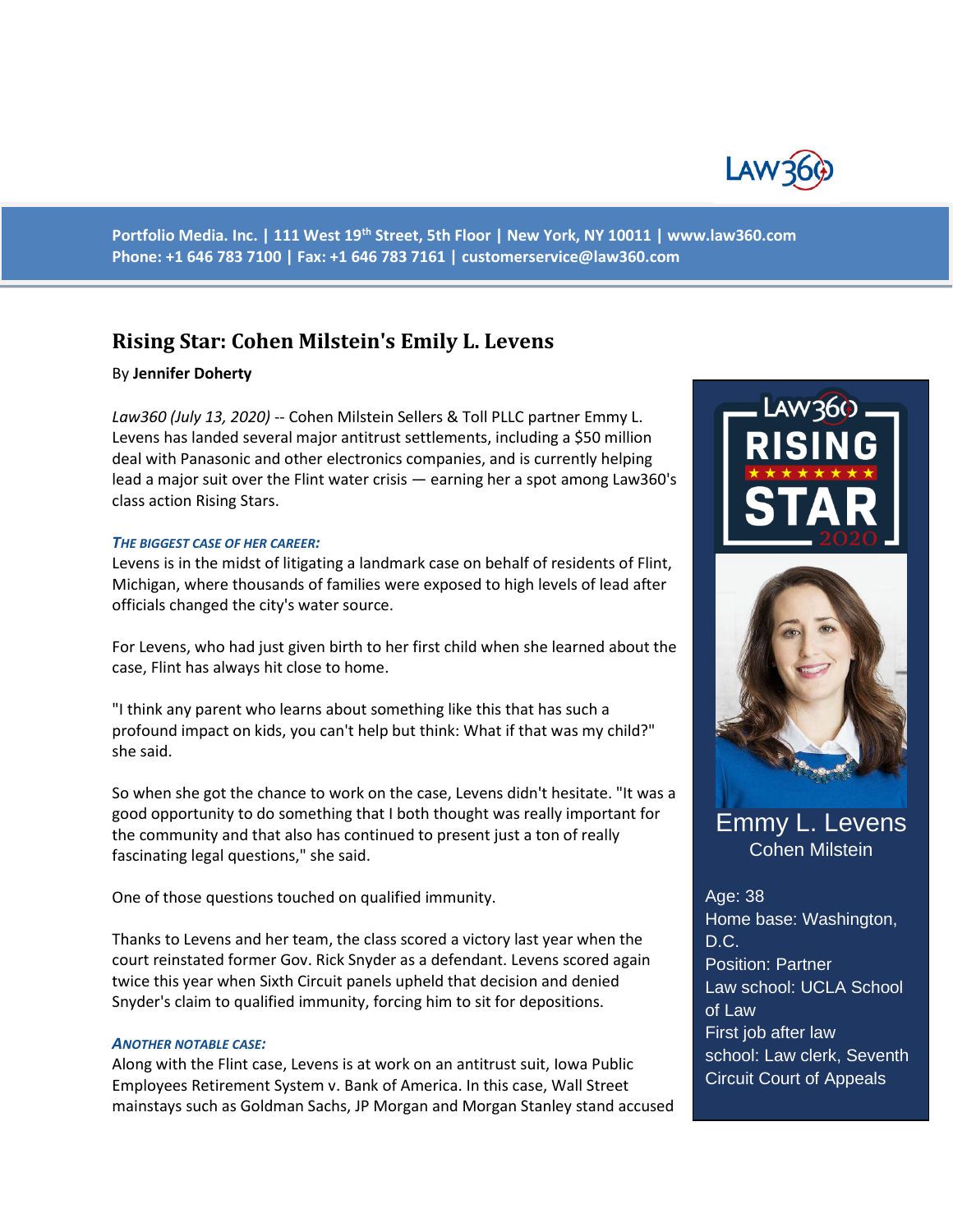of blocking smaller financial technology firms from introducing upgraded trading platforms to the \$1.7 trillion stock lending market.

Levens views each of her antitrust cases as an opportunity to dive into a new industry.

"The thing that's interesting about the stock lending case is that the market is just so huge. It's over a trillion-dollar market, so any kind of anti-competitive conduct in a market that large has ripple effects throughout the financial industry and, really, our economy," Levens said.

While the case is now entering its third year of litigation, Levens and the Cohen Milstein team have already scored some major wins, keeping the case alive through a barrage of motions to dismiss in 2018 and pushing forward with discovery.

### *HER PROUDEST MOMENT AS AN ATTORNEY:*

Levens doesn't point to a single stand-out moment in her career. Instead, she says she always looks forward to the moment when she can deliver relief.

"I'm always really excited when checks actually go out to class members," she said.

Many of the checks Levens' office has sent out have come from noteworthy settlements, such as the Resistors Antitrust Litigation, where payments averaged \$46,850.64.

In that case the settling defendants  $-$  including consumer electronics giant Panasonic  $-$  agreed to pay \$50 million to direct purchasers of electrical parts called linear resistors, which are found in common household electronics including computers and TVs. The electronics companies admitted no wrongdoing regarding the class' allegations that they conspired to artificially raise prices on the resistors.

Levens was also a principal attorney on the largest dollar-value settlement in Vermont history: a \$50 million deal that went to dairy farmers in a price-fixing and monopsonization class action.

"We're literally sending checks out in two of my cases right now, and it's just a good reminder that even though it's lawyers versus lawyers in the day-to-day, there are actually people and businesses that this matters to," Levens said.

### *WHAT MOTIVATES HER:*

Levens finds purpose in cases that advance the public interest, an idealism tempered by her focus on achieving tangible results.

"I think the more you work in the world, you realize just how huge some of these problems that we're facing are and how limited your ability is to really 'solve' any of them," she said. "I feel like my cases ... do put more good out into the world than bad. So even if I can't save the world, I can at least try to move the needle forward in a positive direction."

### *WHERE SHE SEES HERSELF IN 10 YEARS:*

At just 38 years old and already a partner working on wide-ranging cases that touch the lives and livelihoods of thousands of people and mentoring junior lawyers, Levens is exactly where she wants to be.

One challenge moving forward, however, will be balancing her supervisory role with arguing even bigger